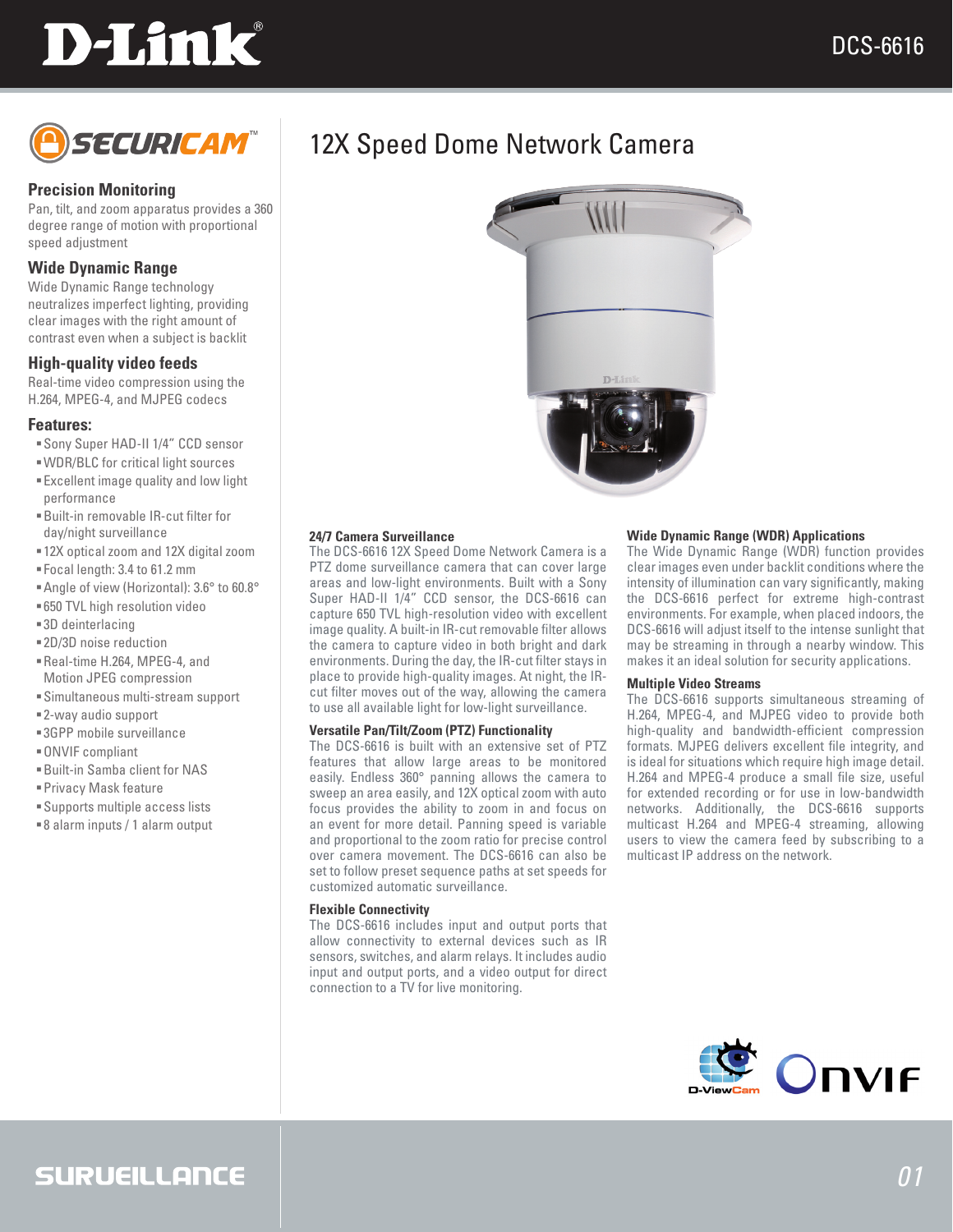



# 12X Speed Dome Network Camera

#### Technical Specifications

| Camera               | <b>Camera Hardware Profile</b>                  | • Sony Super HAD-II 1/4" CCD sensor                                                                                                                                                                                                           | ■ 12x optical zoom                                                                 |
|----------------------|-------------------------------------------------|-----------------------------------------------------------------------------------------------------------------------------------------------------------------------------------------------------------------------------------------------|------------------------------------------------------------------------------------|
|                      |                                                 | <b>650 TVL resolution</b>                                                                                                                                                                                                                     | Fixed length: 3.8 to 45.6 mm                                                       |
|                      |                                                 | • Minimum illumination: 0.1 lux (Color), 0.01 lux (B/W)                                                                                                                                                                                       | Aperture: F1.6 to F2.7 •                                                           |
|                      |                                                 | " Built-in Infrared-Cut Removable (ICR) filter module                                                                                                                                                                                         | • Angle of view:<br>(H) 4.49° to 52.8°<br>(V) 3.40° to 39.7°<br>(D) 55.4° to 65.4° |
|                      |                                                 | Electronic shutter: 1 to 1/10000 second<br>٠                                                                                                                                                                                                  |                                                                                    |
|                      |                                                 | $\blacksquare$ S/N ratio > 50 dB (AGC off)                                                                                                                                                                                                    |                                                                                    |
|                      | <b>PTZ Hardware Profile</b>                     | " Pan travel: 360° endless                                                                                                                                                                                                                    | • Pan and tilt speed proportional to zoom ratio                                    |
|                      |                                                 | $\blacksquare$ Tilt travel: 10 $^{\circ}$ to 170 $^{\circ}$                                                                                                                                                                                   | • Resume after power loss                                                          |
|                      |                                                 | • Manual speed: 1° to 80°/second                                                                                                                                                                                                              | • Home Functions: Preset, Sequence, Auto Pan, Cruise                               |
|                      |                                                 | Presets: 256 points<br>٠                                                                                                                                                                                                                      | • Auto Flip: Mechanical/Digital/Off                                                |
|                      |                                                 | Preset Accuracy: 0.225°                                                                                                                                                                                                                       | <b>Digital Slow Shutter</b>                                                        |
|                      |                                                 | " Preset Speed: 10° to 400°/second                                                                                                                                                                                                            | • Image Freeze                                                                     |
|                      |                                                 | <b>Sequence Paths: 8</b>                                                                                                                                                                                                                      | Umage Inverse                                                                      |
|                      |                                                 | <b>Auto Pan Paths: 4</b>                                                                                                                                                                                                                      |                                                                                    |
|                      |                                                 | Cruise Paths: 8                                                                                                                                                                                                                               |                                                                                    |
|                      | <b>Image Features</b>                           | Configurable image size, quality, frame rate, and bit rate<br>٠                                                                                                                                                                               | " 16 configurable privacy mask zones                                               |
|                      |                                                 | " Time stamp and text overlays                                                                                                                                                                                                                | " Configurable white balance, shutter speed, brightness, saturation,               |
|                      |                                                 | <b>Configurable motion detection windows</b><br>٠                                                                                                                                                                                             | contrast, and sharpness                                                            |
|                      | <b>Video Compression</b>                        | • Simultaneous H.264/MPEG-4/MJPEG format compression                                                                                                                                                                                          | • JPEG for still images                                                            |
|                      |                                                 |                                                                                                                                                                                                                                               |                                                                                    |
|                      | <b>Video Resolution</b>                         | NTSC: 720 x 480, 352 x 240, 176 x 120 at up to 30 fps                                                                                                                                                                                         |                                                                                    |
|                      |                                                 | PAL: 720 x 576, 352 x 288, 176 x 144 at up to 25 fps                                                                                                                                                                                          |                                                                                    |
|                      | <b>Audio Support</b>                            | G.726                                                                                                                                                                                                                                         |                                                                                    |
|                      | <b>External Device Interfaces</b>               | " 10/100 BASE-TX Ethernet port                                                                                                                                                                                                                | " Audio input/output                                                               |
|                      |                                                 | ■ 8 alarm inputs                                                                                                                                                                                                                              | • Video output                                                                     |
|                      |                                                 | • 1 alarm output                                                                                                                                                                                                                              |                                                                                    |
| <b>Network</b>       | <b>Network Protocols</b>                        | IPv4, TCP/IP, UDP, ICMP, DHCP Client, NTP Client (D-Link), DNS Client, DDNS Client (D-Link), SMTP Client, FTP Client, HTTP / HTTPS,<br>Samba Client, PPPoE, UPnP Port Forwarding, RTP / RTSP/ RTCP, IP filtering, 3GPP, IGMP, ONVIF Compliant |                                                                                    |
|                      | <b>Security</b>                                 | • Administrator and user group protection                                                                                                                                                                                                     | • Password authentication                                                          |
| System<br>Management | <b>System Requirements for</b>                  | " Operating System: Microsoft Windows 7/Vista/XP/2000                                                                                                                                                                                         |                                                                                    |
|                      | <b>Web Interface</b>                            | " Browser: Internet Explorer, Firefox, Netscape, Opera                                                                                                                                                                                        |                                                                                    |
|                      | <b>Event Management</b>                         | • Motion detection                                                                                                                                                                                                                            | " Supports multiple HTTP, SMTP, and FTP servers                                    |
|                      |                                                 | Event notification and upload snapshots/video clips via HTTP,<br><b>SMTP, or FTP</b>                                                                                                                                                          | • Multiple event notifications                                                     |
|                      |                                                 |                                                                                                                                                                                                                                               | • Multiple recording methods for easy backup                                       |
|                      | <b>Remote Management</b>                        | • Configuration accessible via web browser                                                                                                                                                                                                    |                                                                                    |
|                      |                                                 | . Take snapshots/video clips and save to local hard drive or NAS via web browser                                                                                                                                                              |                                                                                    |
|                      |                                                 |                                                                                                                                                                                                                                               |                                                                                    |
|                      | <b>Mobile Support</b>                           | Windows 7/Vista/XP system, Pocket PC, or mobile phone with 3GPP playback support                                                                                                                                                              |                                                                                    |
|                      | <b>D-ViewCam™ System</b><br><b>Requirements</b> | " Operating System: Microsoft Windows 7/Vista/XP                                                                                                                                                                                              | • Protocol: Standard TCP/IP                                                        |
|                      |                                                 | • Web Browser: Internet Explorer 6 or higher                                                                                                                                                                                                  |                                                                                    |
|                      | <b>D-ViewCam™ Software</b>                      | • Remote management/control of up to 32 cameras                                                                                                                                                                                               | • Supports all management functions provided in web interface                      |
|                      | <b>Functions</b>                                | • Viewing of up to 32 cameras on one screen                                                                                                                                                                                                   | • Scheduled motion triggered, or manual recording options                          |